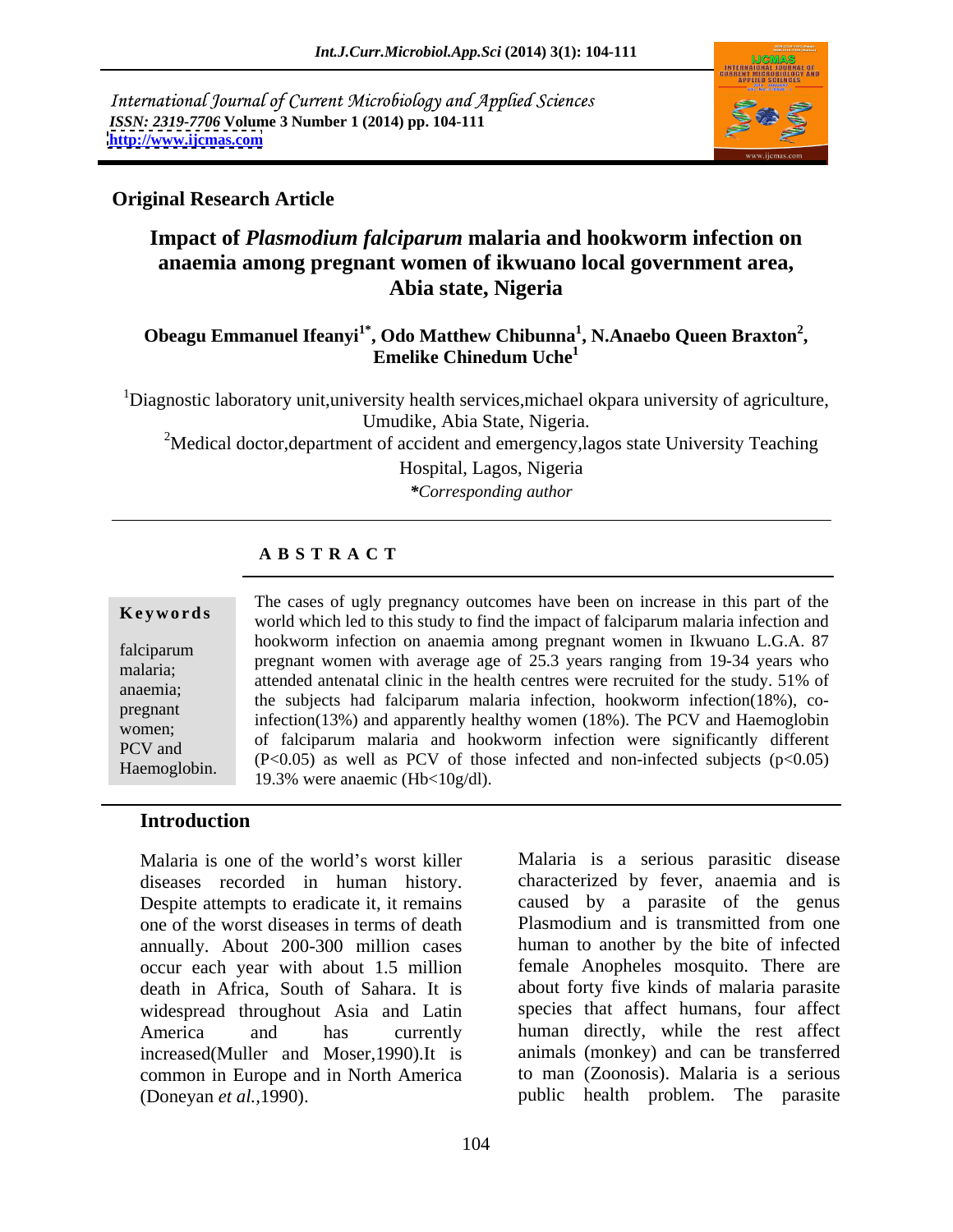Malaria in pregnancy is a major Fried, 1999). contributor to adverse maternal and perinatal outcome. In hyperendemic areas Malaria infection during pregnancy like ours, it is a common cause of anaemia contributes significantly to anaemia in in pregnancy in both immune and non-<br>pregnancy and low birth weight immune individuals and is aggrevated by babies(Deen *et al.,* 2001). Antenatal poor socio-economic circumstances. It has anaemia has shown positive correlation been shown that severe anaemia was with low birth weight(LBW) and high found to be more than twice as common in Infant Mortality Rate(IMR).The use of women with peripheral parasitaemia as in effective anti-malaria drug during those without parasitaemia (Shulman *et* pregnancy has been found to lower the *al.*, 1996). Indeed malaria can cause frequency of LBW and IMR(Steketee et several perinatal and maternal al., 2005). complications including abortion,still birth, low birth weight and even death Malaria remains a major environmental (Brabin,1983,McGregor,1987 and factor focusing on serious pregnancy Nyirjesy *et al.,*1993). Incidentally,malaria infection is more rampant among the severity depend on gestational age, parity primigravidae and secundigravidae than and the level of malaria endemicity. Each the multigravidae (Nwagha *et al.,*2007). year,50 million women living in malaria

The preferential susceptibility of those sets of pregnant women may be related to that 10,000 women and 200,000 infants some evidence that immune-suppression associated with subsequent pregnancy. Severe maternal anaemia, pregnancies(Riley *et al.,*1989 and Raheed *et al.,*1993).Previously, the depression of contribute to more than half of those cell mediated immune response to *Plasmodium falciparum* antigens has been implicated as epidemiological studies have In sub-sahara Africa,approximately,25 shown that malaria in pregnancy is million pregnant women are at risk of prevalent in younger than older age group *Plasmodium falciparum* infection every (Bouyou-Akotet *et al.,*2003 and Nwagha year and one in four women has evidence *et al.,*2 007). Currently, susceptibility to plasmodium parasitaemia has been linked pregnancy in Africa rarely result in fever to the level of anti-bodies to placental and therefore remains undetected and sequestered parasites (Elliot *et*  untreated. Meta-analysis of intervention *al.,*2005).Indeed these parasites trials suggest that successful prevention of preferentially adhere to chondroitin these infections reduces the risk of severe sulphate-A receptors (CSA) expressed by the syncytio trophoblasts in the weight by 43% and perinatal mortality by placenta(Fried *et al.,*1998).Women in the 27% among paucigravidae. Low birth first and second pregnancies are more

plasmodium species infects the blood of susceptible as anti adhesion antibodies an individual and parasitises it. against CSA in binding parasites develop after successive pregnancies(Duffy and Fried,1999).

> Malaria infection during pregnancy pregnancy and low birth weight effective anti-malaria drug during frequency of LBW and IMR(Steketee *et al.,*2005).

complications, whose incidence endemic areas become pregnant; oe-half of these women live in Afrca. It is estimated die as a result of malaria infection during prematurity and low birth weight deaths (Egwang,2006).

of *P.falciparum* infection during maternal anaemia by 38%,Low birth weight by 43% and perinatal mortality by weight associated with malaria in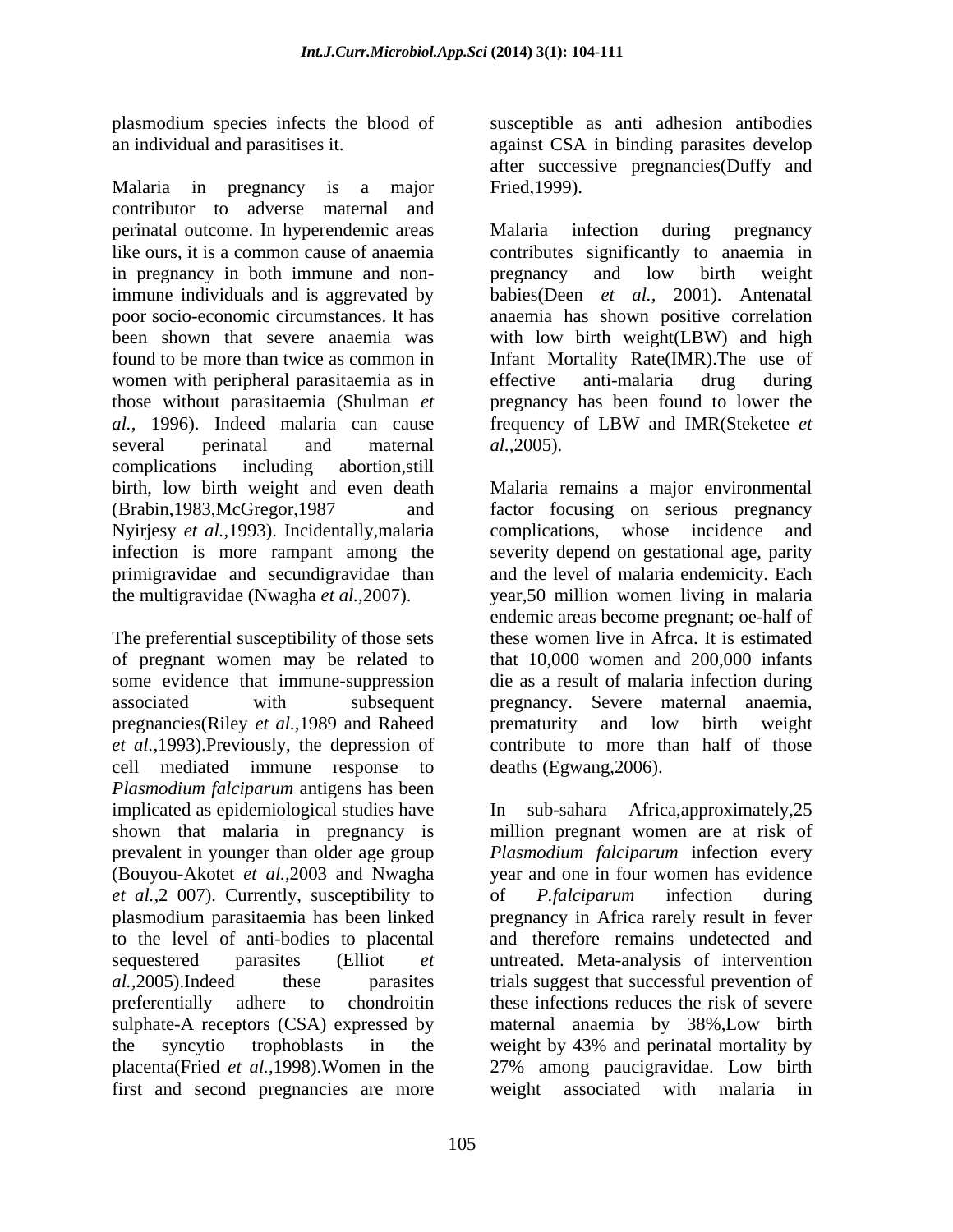pregnancy is estimated to result in 100,000

Anaemia is the commonest symptom of malaria during pregnancy in both *duodenale* and *Necato americanus*. impoverished and developing women and A. *duodenale* predominates in the Middle that makes the women more susceptible to anaemia during pregnancy. It is one of the most visible symptoms of malaria and any pregnant women who is anaemia should be tested for the presence of malaria parasites. Anaemia due to malaria is most Hookworm is a leading cause of maternal evident between 16-29 weeks of and child morbidity in the developing pregnancy. Fever is another symptom of countries of the tropics and subtropics. In malaria during pregnancy. Fever due to malaria can be of variable grades ranging intellectual cognitive and growth from low grade to high grade fever. In the second trimester of pregnancy, fever retardation, prematurity and low birth symptoms can appear in form of paroxysms or sudden attacks and chills.

Enlargement of the spleen is another symptom of malaria during pregnancy. There are no specific signs and symptoms However, it is again a variable symptom of hookworm infection. They give rise to a and it may or may not be present. combination of intestinal inflammation Diarrhoea which include vomiting is another symptom of malaria during anaemia. Larval invasion of the skin might pregnancy. Pregnant women with malaria give rise to intense, local itching, usually with malaria may exhibit symptoms of on the footor lower leg, which can be convulsions which can range from being followed by lesions that look like insect mild to extreme. The other symptoms of bites, can blister(ground itch),and lat for a malaria during pregnancy are jaundice, week or more. Coughing, chest pain, altered sensorium and coma. The malaria wheezing, and fever will sometimes be symptoms during pregnancy manifest only experienced by people who have been because the region that these pregnant exposed to very large numbers of larvae. women live in area endemic in nature. The Epigastric pains, indigestion, nausea, symptoms of malaria during pregnancy vomiting, constipation and diarrhoea can can weaken the immune system of pregnant women and can also cause although gastrointestinal symptoms tend to serious harm to their unborn babies. improve with time. Signs of advanced Moreover, women who develop malaria during the their first pregnancy are more protein deficiency, including emaciation, likely to develop the disease in their subsequent pregnancies (Raheed *et* with ascites. *al*.,1993).

Hookworm is a parasitic nematode that

infants deaths in Africa each year. which may be a mammal such as a dog, lives in the small intestine of its host, cat or human. Two species of hookworms commonly infect humans, *Ancyclostoma duodenale* and *Necato americanus. A. duodenale* predominates in the Middle East ,North Africa, India and in Southeast Asia, China, and Indonesia. Hookworms are thought to infect more than 600 million people worldwide(Croese *et al*.,2012).

> susceptible children, hookworms cause intellectual cognitive and growth retardation, intrauterine growth weight among newborn to infected mothers.

and progressive iron/protein-deficiency occur early or in later stages as well, severe infection are those of anaemia and cardiac failure and abdominal distension with ascites.

It is estimated that between 576-740 million individuals are infected with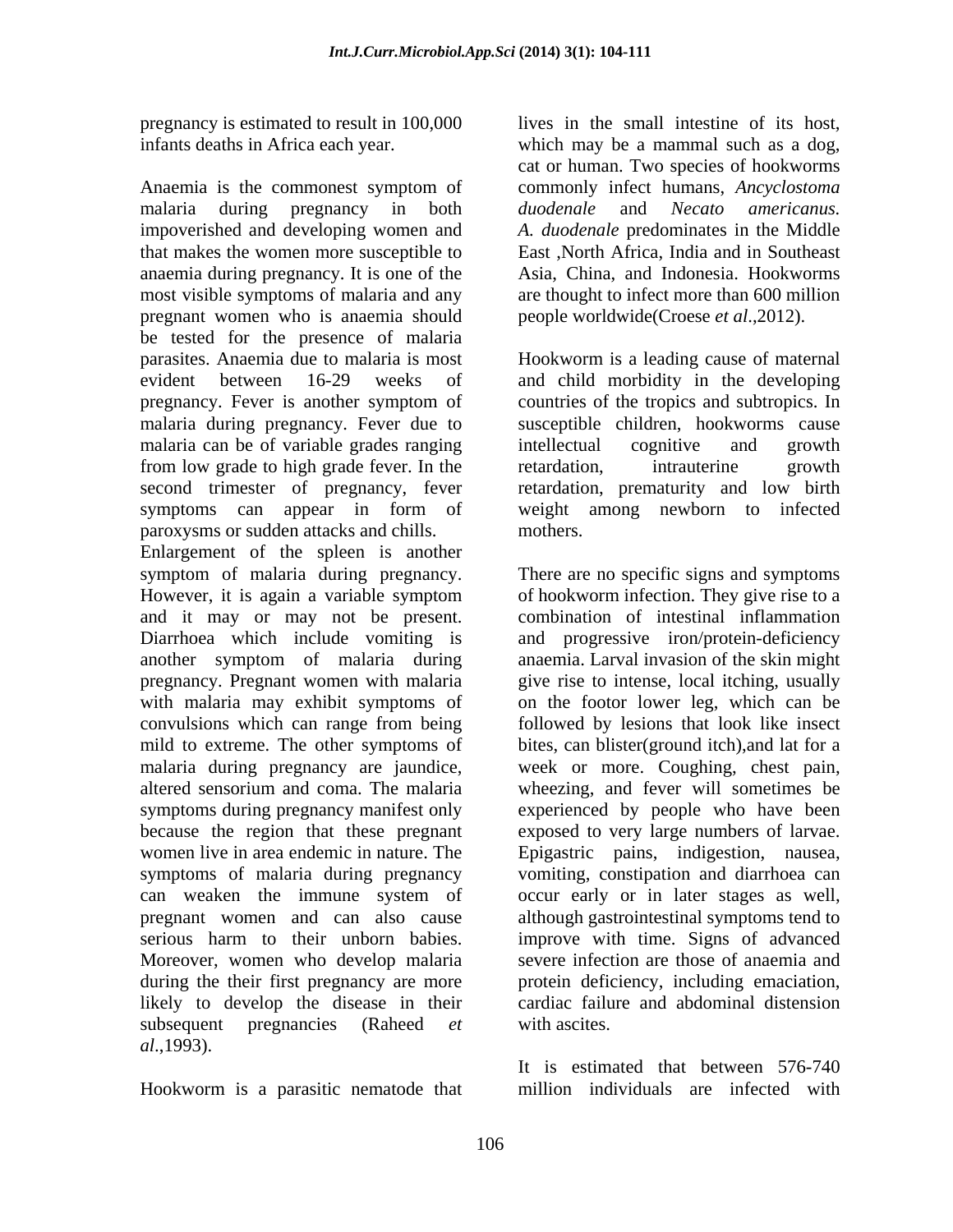hookworm today (Bethony *et al*.,2006),of 2006)Regardless of these suggestions, these infected individuals about 80 million only Madagascar, Nepal and Sri Lanka are severely affected(Gasser *et*  have added deworming to their antenatal *al*.,2009).The major etiology of hookworm infection is N. Americanus which is found in the Americans, sub-sahara Africa and This lack of deworming of pregnant environments, namely Europe and the respectively. Other affected regions middle East/North Africa(10 million) birth outcomes(Gyorkos et (Betony *et al*.,2006).A majority of these infected individuals live in poverty - illustrated that treatment for hookworm

It is estimated that a third of all pregnant women in developing countries are supplements during antenatal care related to anaemia. Numbers like this have hookworm-related anaemia during during pregnancy. pregnancy(Gyorkos *et al*.,2006).With the understanding that chronic hookworm infection can often lead to anaemia, many *Plasmodium falciparum* is common in people are now questionig if the treatment Africa (Brooker *et al*., 2007), but the exact of hookworm could effect change in number are unknown. *P.falciparum* and severe anaemia rates and thus also on hookworm co-infection has been shown to maternal and child health as well. Most have additive impact on anaemia resulting evidence suggest that the contribution of  $\qquad$  in  $\qquad$  adverse  $\qquad$  pregnancy hookworm on maternal anaemia merits that all women of child-bearing age living studies on the impact of *Plasmodium*  in endemic areas be subject to periodic *falciparum* and hookworm co-infection antihelmnthic treaement. The World Health Organisation even recommends communities where these parasites are that infected pregnant women be treated endemic. This study was therefore aimed after their first trimester (Bethony *et al*., at ascertaining the impact of *Plasmodium* 

careprogramme (Brooker *et al*.,2008).

Asia(Hotez *et al.,*.2005). A.duodenale is women is explained by the fact that most found in more scattered focal individuals still fear that antihelmnthic Mediterranean. Most infected individuals outcomes. But a 2006 study by Gyorkos *et*  are concentrated in Sub-saharan Africa *al*., found that when comparing a group of and East Asia/the Pacific Islands with each pregnant women treated with mebendazole region having estimated of 198 million with a control placebo group, both and 149 million infected individual ilustrated rather similar rates in adverse include: South Asia(59 million),Latin demonstrated 5.6%adverse birth outcomes, America and the Caribbean(50 million) while the control group had 6.25% adverse sticken areas with poor sanitation. infection actually led to positive health infected with hookworm,56% of all pregnant women in developing countries very low birth weight infants when suffer from anaemia, 20% of all maternal compared to a placebo control group deaths are either directly or indirectly (Larocque *et al*.,2006).Studies so far have led to an increased interest in the topic of pregnant women for hookworm infection .This lack of deworming of pregnant treatment will result in adverse birth birth outcomes. The treated group birth outcomes(Gyorkos *et al*.,2006).Furthermore, Larocque *et al*., illustrated that treatment for hookworm results in the infants. It concluded that treatment with mebendazole plus iron supplements during antenatal care significantly reduced the proportion of compared to a placebo control group validated recommendation to treat infected during pregnancy.

> Co-infection with hookworm and in adverse pregnancy outcomes(WHO,1991).There have few *falciparum* and hookworm co-infection among pregnant women in rural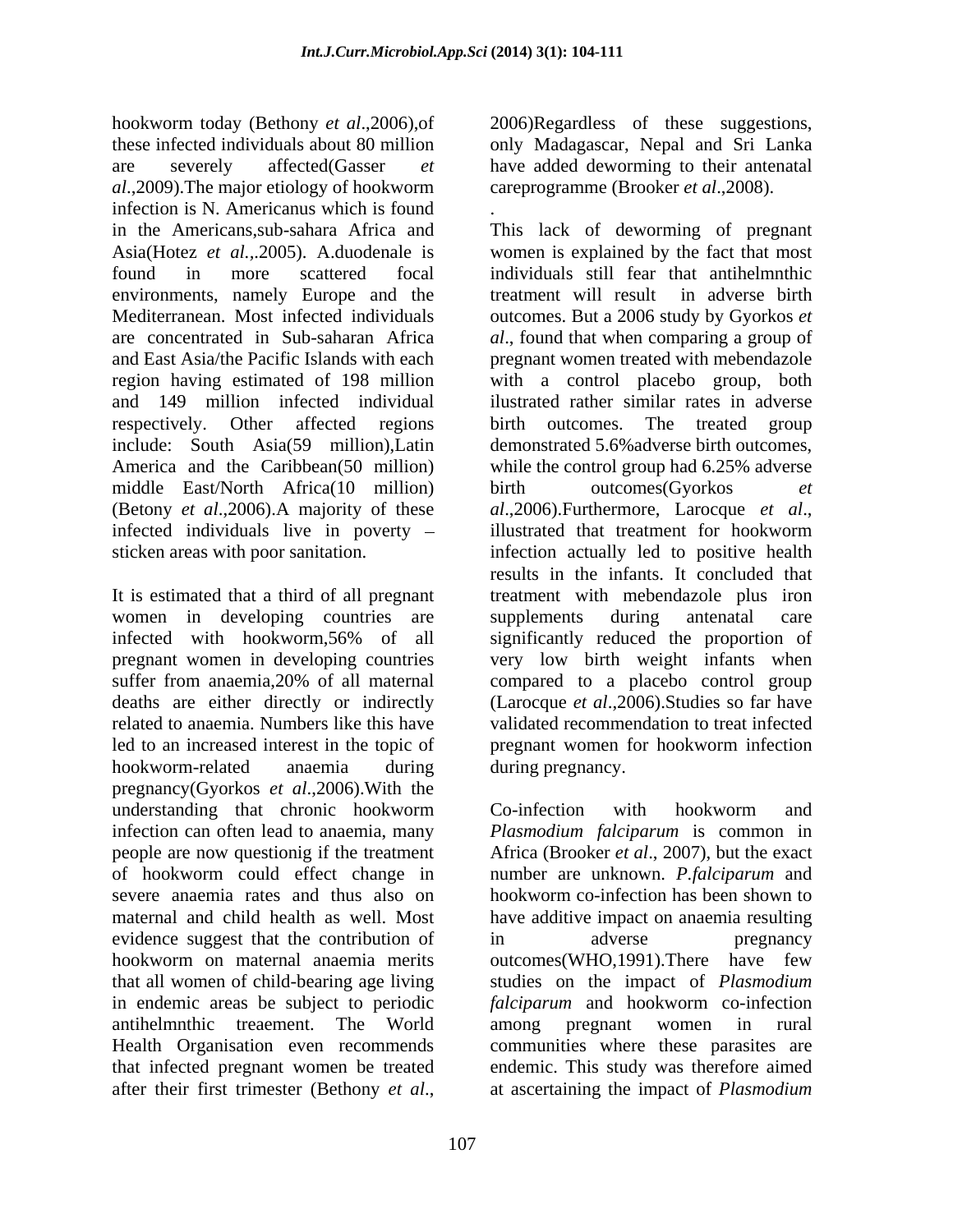*falciparum* and hookworm infection on the 13% were infected with falciparum women in Ikwuano Local Government 18% were the apparently healthy

The study was carried out in Ikwuano

### **Subjects and Methods**

antenatal clinics at Amawom and Ndoro were significantly different  $(P<0.05)$  both Health Centres in Ikwoano L.G.A; were the mean values in falciparum malaria<br>selected for the study Venous blood infection and hookworm and when coselected for the study. Venous blood samples were collected from the women into EDTA anticoagulated containers for Packed Cell Volume Tests and other used directly on the glass slides to make thin blood films and thick blood films for detection of Malaria parasites and *Plasmodium falciparum* differentiation which were stained with Giemsa after beeing dry. Stool samples were also collected from those pregnant women and the samples analysed microscopically for

Data were presented in percentages and analysed by t-test with significant level at

# **Results and Discussion**

malaria,18% infected with hookworm and E.O.A., which is a pointer to the level in

frequency of anaemia among pregnant malaria and hookworm(co-infection) while Area, Abia State, Nigeria. individuals. The high prevalence of **Materials and Methods** Ogboi *et al.,* (2012) 53%, 60% by Fuseni Study Area **Summary Area** Ndomugyenyi *et al.*, (2008). The L.G.A.,Abia State,Nigeria. than 23% (Ndomugyenyi *et al.,*2008), 13% were infected with falciparum 18% were the apparently healthy malaria (51%) is close to the work of *et al* (2009) and higher than 42.6% by Ndomugyenyi *et al.,*(2008).The prevalence of hookworm is close to 20.7% reported by Fuseini *et al.,* (2008), lower 30% by Ozumba *et al.,* (2005).

87 pregnant women who attended subjects infected with malaria infection Table 2 showed that mean values of the were significantly different(P<0.05) both the mean values in falciparum malaria infection and hookworm and when coinfection were compared to the single infection. This showed that malaria has more suppressive effect on PCV and Haemoglobin than in hookworm and more serious in co-infection cases.

> Table 3 showed highest prevalence of falciparum malaria in second trimester (45%),third trimester(32%) and first trimester(23%).

the hookworm parasites detection. Table 4 showed significant decrease **Ethics** infceted with falciparum malaria and Oral consents were made to the subjects subjects. Table 5 showed the same pattern proir to sample collection. of prevalence as Malaria in the subjects **Statistical Analysis** trimester(57%),followed by third(30%) P<0.05. and their hygienic level. (P<0.05) in the mean values of PCV those hookworm compared to the non-infected with the highest in second and first(13%).This pattern of prevalence among the subjects could be traceable to the immunity in relation to the trimester

Table 1 showed that 51% of the subjects maintain incerton and hook worm incertion were infected with falciparum  $\overline{ACA}$  which is a pointer to the level in The study showed high level of falciparum malaria infection and hookworm infection among the pregnant women of Ikwuano L.G.A., which is a pointer to the level in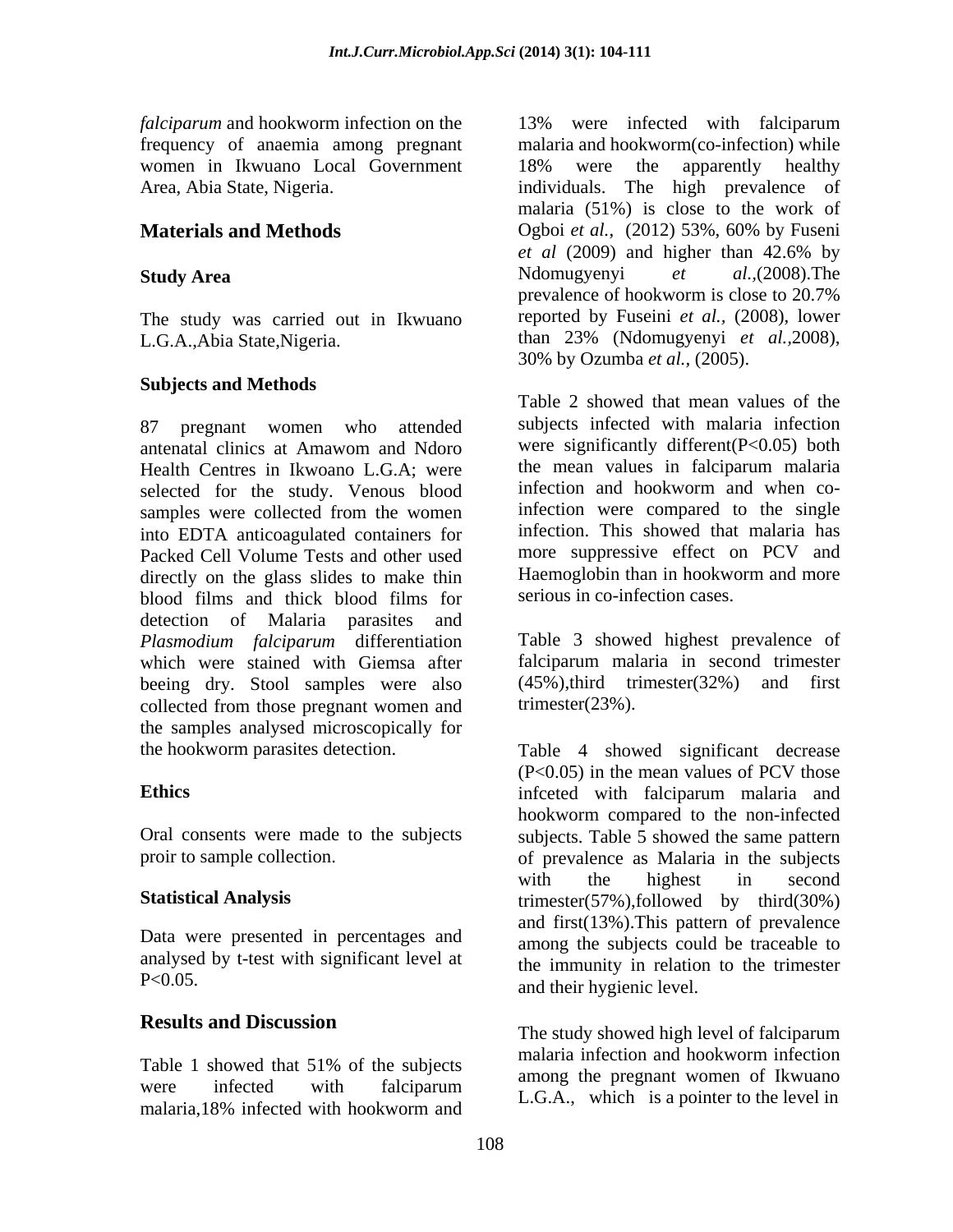#### *Int.J.Curr.Microbiol.App.Sci* **(2014) 3(1): 104-111**

#### **Table.1** Prevalence of falciparum malaria and hookworm infection

| Infection                | Number infected | Percentage of the Cases (%) |
|--------------------------|-----------------|-----------------------------|
| Malria                   |                 |                             |
| <b>TT</b><br>Hookworm    |                 |                             |
| Co-infection             |                 |                             |
| Apparently Healthy Women | $\sim$<br>1 U   |                             |

| Table. 2 Mean pcy values among the su | subjects |  |  |
|---------------------------------------|----------|--|--|
|                                       |          |  |  |

| Infection    | $PCV+\{-SD(\%)\}$ | $Hb+/-SD(g/dl)$ | <b>P-VALUE</b> |
|--------------|-------------------|-----------------|----------------|
| Malaria      | $25 + (-2.4)$     | $8.2 + / -1.2$  |                |
| Hookworm     | $27 + (-1.6)$     | $9.3 + (-2.5)$  |                |
| Co-infection | $22+/-2.7$        | $7.4 + (-2.0)$  |                |
|              | <u>ים ה</u>       | $0.03$          |                |

| < 0.05<br>p. |  |
|--------------|--|
|--------------|--|

**Table.3** Prevalence of Falciparum Malaria and Hookworm based on Trimester

| Trimester             | NO Infected | $\%$ Infected $(\% )$ |
|-----------------------|-------------|-----------------------|
| $\mathbf{r}$<br>First | $\sim$      |                       |
| Second                |             |                       |
| Third                 |             |                       |

**Table. 4** Mean pcv of the infected and non-infected

| Subjects            | $D\cap V$<br>$-SD%$                                      | P-Value |
|---------------------|----------------------------------------------------------|---------|
| Infected $(68)$     | .<br>$\sim$ $\sim$<br>$\overline{\phantom{a}}$<br>، ب. ب |         |
| Non-infected $(19)$ | $\sim$<br>$\sim$ $\sim$<br>$X+\mathcal{L}$ .             | P<0.05  |

**Table. 5** Prevalence of hookworm based on trimester

| $\sim$<br>Trimester    | NO Infected | Infected $(\% )$<br>$ -$ |
|------------------------|-------------|--------------------------|
| $\sim$<br><b>FIISU</b> |             |                          |
| Second                 |             |                          |
| Third                  |             |                          |

the entire population. Pregnant women in References this area should be properly cared for by their husbands and the government. Adequate health education should be given<br>Cutanea (Creeping Eruption): A to these women and other rural area to reduce the menace. The government should provide good drinking water and  $40(1):67-71$ . bushes should be cleared. Mosquito treated nets should be distributed to the

## **References**

- Albenese,G;Venturi,C. And Galbiati,G. 2001. Treatment of Larva Migrants Cutanea(Creeping Eruption):A Comparism Between Albendazole and Traditional Therapy. Inter. J. Dermatol.  $40(1):67-71.$
- women. Infections: Ascariasis, Trichuriasis, and Bethony, J; Brooker,S. And Albonico,M; *et al*. 2006. Soil-transmited Helminth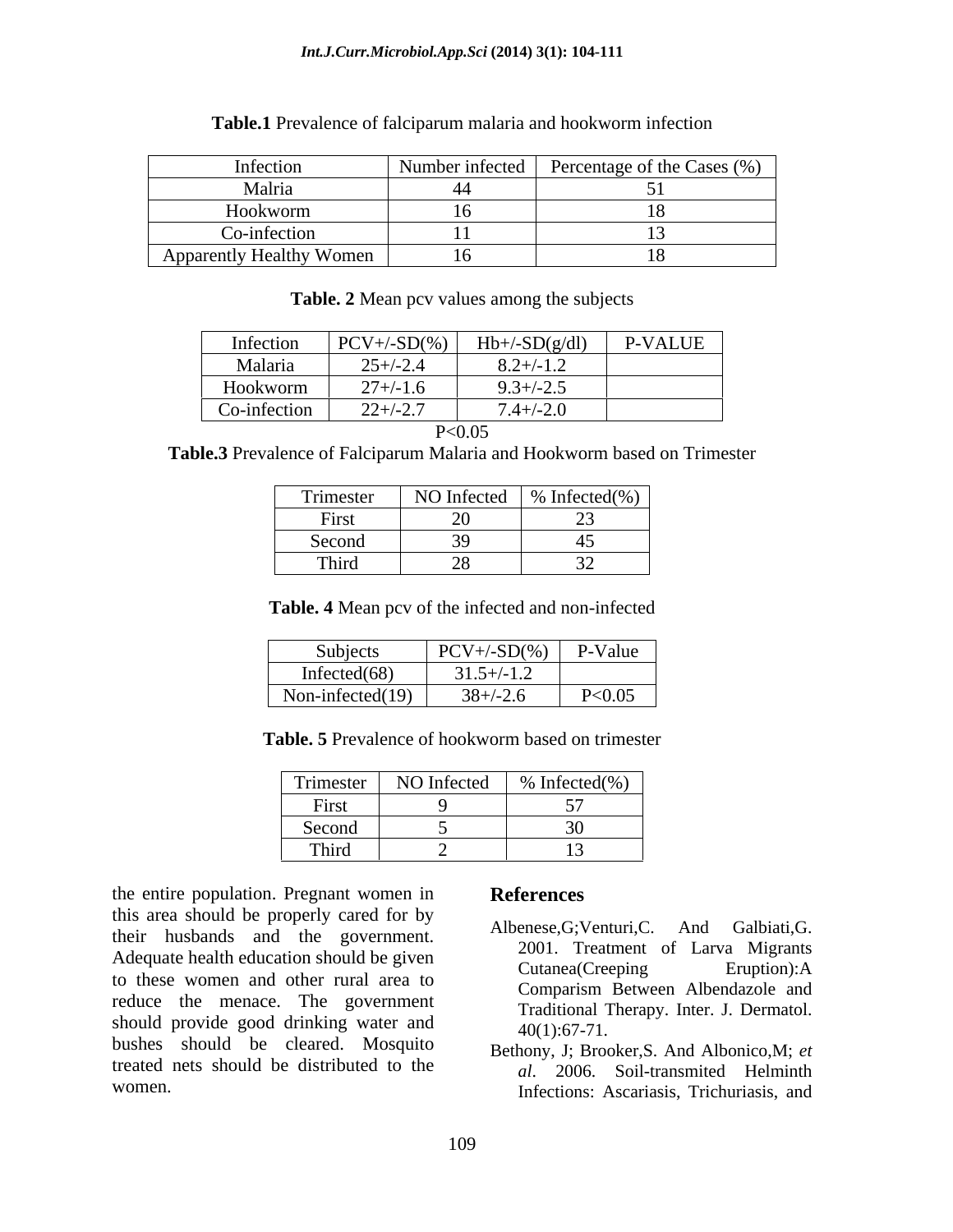Hookworm.Lancet 367(9521):1521-

- Bouyou-Akotet,M.K.,Lonete-Collard, D.E., E.,Matsiegui, P.B., Mavoungou,E. 2003.
- Brabin,B.J. 1983. An Analysis of Malaria in
- 

- Brooker, S;Clements,A.C. and Hotez,P.T; *et*
- Brooker,S;Hotez,P.J.and Bundy,D.A. 2008.
- Croese,J;Loukas,A;Opdebeeck,J;Failey,S. Infection with Canine Hookworms. Med.2(3)::e67.
- 

- Donegan,E.,Stuart,M. And Niland,J.C. 1990.
- Duffy,P.E. and Fried,M. 1999. Malaria

- 1532. Egwang, T. 2006. Malaria and HIV Mabikia - Manfoumbi, M., Kendjo, Egwang,T. 2006. Malaria and HIV Interactions and Their Implications for Public Health Policy.International Journal of Epidermilogy.27(2):296-301.
- Prevalence of Plasmodium falciparum Fried, M., Noston, F., Brockman, A., Brabin, B.J. Infection in Pregnant Women in and Duffy, P.E. 1998. Maternal Gabon.Malaria J.2:18. Fried,M.,Noston,F.,Brockman,A,Brabin,B.J. and Duffy,P.E. 1998. Maternal Antibodies Block Malaria. Nature.395:851-852.
- Pregnancy in Africa.Bull World Health Fuseini,G., Edoh,D., Kalifa,B.G. *et al* ., Org.61:1005-1016. Brooker,S; Akhwale,W; Pullan,R; *et al*. 2007. Epidemiology of Plasmodium- Helmnth Co-infection in of Nother Ghana. J. Epidemiol. Africa:Populations at Risk,Potential Nematol. 1(2):019-024. 2009. Plasmodium and Intestinal Helminths Distribution Among Pregnant Women in the Kassen-Nankaria District of Nother Ghana. J. Epidemiol.
	- Impact on A naemia and Prospects for Gasser,R.B,Cantacessi,C. And Campell,B.E. Combing 2009. Improved Molecular Diagnostic Control.Am.J.Med.Hyg.77(6).:88-98. Tools for Human Hookworms. Expert Rev.Mol.Diagn.9(1):17-21.
	- *al*. 2006.The Co-distribution of Gyorkos, T.W; Larocque,R; Casapia,M. *Plasmodium falciparum* and Hookworm Among African School Adverse Birth Outcomes After Children.Mala.J.5:99. And Gotuzzo, E. 2006. Lack of Risk of Adverse Birth Outcomes After Deworming in Pregnant Women. Pediatr.Infect.Dis.J.25(9):791-794.
	- Hookworm Related-Anaemia Among Hotez, P.J. and Pritchard, D.I. 1995. Pregnant Women:A Systematic Hookworm Infection.Scientific Review.In Raso, Giovanna. Plos Hotez,P.J. and Pritchard,D.I. 1995. Hookworm Infection.Scientific American 272(6):68-74.
	- Negl.Trop.Dis.2(9):e291. Hotez,P.J;Bethony,J;Bottazzi,M.E;Brooker, And Prociv,P. 2012.Human Enteric S. And Buss,P. 2005. Hookworm :The Great Infection of Mankind.Plo.s  $Med.2(3).:e67.$
- Annals of Internal Medicine 120(5):369-<br>Kayenato, K., Kodio, M., New Man, R.D., 374. Maiga,H.,Doumtabe,D.,Ongoiba, A. Deen,J.L.,Von 2005. Comparison of Intermittent Seidlein,L.,Pinder,M.,Walraven,G.E. Preventive Treatments with Chemo and Green Wood, B.M. 2001. The Safety energy prophylaxis for the Prevention of of the Combination Artesunate and Pyrimethaimine-sulfadoxine Given Mali.J.Infectious Diseases.19(10):109- During Pregnancy. Trans. 116. However and the state of the state of the state of the state of the state of the state of the state of the state of the state of the state of the state of the state of the state of the state of the state of the state of th Kayenato,K.,Kodio,M.,New Man,R.D., prophylaxis for the Prevention Malaria During Pregnancy in 116.
	- Roy.Soc.Trop.Med.Hyg.95(4):424-428. Larocque,R;Casapia,M;Gotuzzo,*et al*. 2006. Infection with Human Trial of Antenatal Mebendazole in a Immunodeficiency Virus type 1(HIV-1) Among Receipients of Antibody Peru.Trop.Med.Int.Health 11(10):1485- Positive Blood Donations. Annual A double-blind Randamized Controlled Hookworm-endemic Area of 1495.
	- International Medicine 113(10):733-739. Markell, E.K. John, D.C. and Petri, W.H. During Pregnancy; Parasites, Antibodies Parasitology(9th ed.).St. Louis,M.O: Markell,E.K;John,D.C. and Petri,W.H. 2006. Markell and Voge's Medical Elservier Saunders.